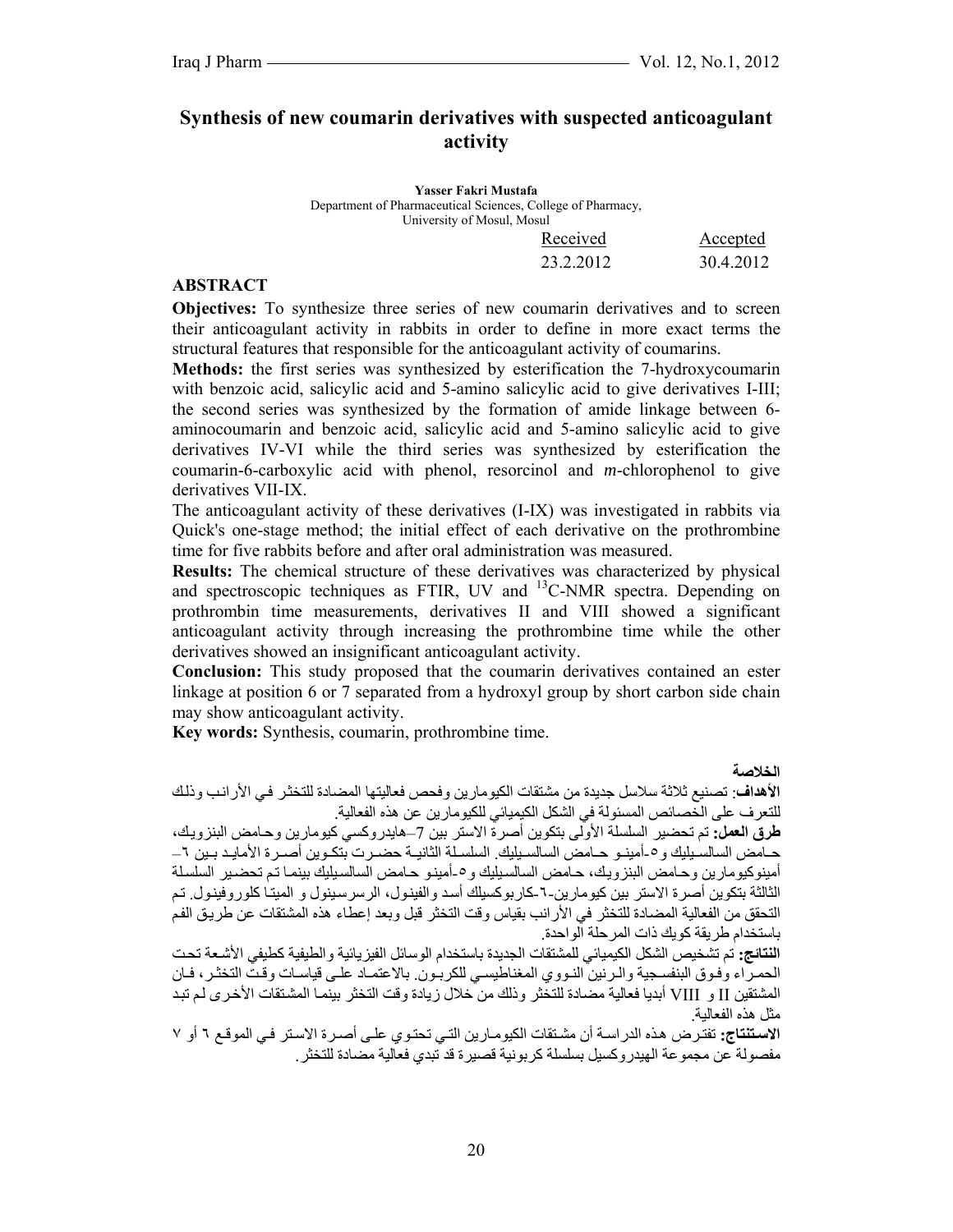oumarins owe their class name to 'Coumarou', the vernacular name of the Tonka bean, from which coumarin itself was isolated in 1820. Coumarin is classified as a member of the benzopyrone family of compounds, all of which consist of a benzene ring joined to a pyrone ring<sup>1</sup>. The coumarin chemistry has become more and more important over the years, which is documented by thousands of papers and patents. This is mainly because of the discovery of their varied biochemical properties<sup>2</sup>. C

 Coumarin derivatives have been reported to possess a wide range of pharmacological activities such as anticoagulant, $3$ anti-inflammatory,<sup>4</sup>  $antimicrobial<sup>5</sup>$ antitubercular, $6\frac{1}{6}$ antioxidant<sup>7</sup>, analgesic<sup>8</sup>, and cytotoxic activities<sup>9</sup>.

 The coumarin-type anticoagulants have been used for the prophylaxis and treatment of thromboembolic disorders for more than 50 years.<sup>10</sup> Coumarins are vitamin K antagonists and inhibit the hepatic synthesis of blood clotting factors II (prothrombin), VII, IX and X as well as of anticoagulant proteins C and S from their precursor proteins. These precursors are activated by vitamin K, which is initially reduced to its hydroquinone form and is then reversibly converted to its 2,3-epoxide form. Coumarins block the enzymatic regeneration of the hydroquinone form, reducing the amount of biologically active vitamin K and causing an accumulation of inactive precursors of the blood clotting factors<sup>11</sup>. In addition, coumarins inhibit a variety of other vitamin K-dependent carboxylation reactions in the kidneys, placenta and  $hones$ <sup>12</sup>

 Prothrombin time (PT) has been used to monitor oral anticoagulant therapy since the introduction of warfarin in  $1941^{13}$ . This test measures the clotting time of plasma in the

presence of an optimal amount of tissue extract (thromboplastin) and depends on the reactions with factors V, VII, X and on the fibrinogen concentration in the plasma indicating the overall efficiency of extrinsic clotting pathway<sup>14</sup>.

 The PT assay is performed by the addition of calcium and thromboplastin to citrated plasma. Thromboplastin is a phospholipid-protein extract of tissue (usually lung, brain, or placenta) that contains both the tissue factor and phospholipids necessary to promote the activation of factor X by factor  $VII<sup>15</sup>$ .

 The focus of the presented study was to synthesize three series of new coumarins; each series consists of three derivatives and to quantify their anticoagulant activity in rabbits depending on PT measurements before and after oral administration.

## **Experimental**

The parent coumarins with 99% purity were obtained from Aldrich Chemical Company. The other chemicals and solvents used in this study were of analytical grade purity.

 The melting points were measured using an electro-thermal CIA 9300 apparatus and were reported uncorrected. The IR spectra were recorded on a Buck 500 scientific FTIR spectrophotometer using KBr disc.

Ultraviolet-visible spectra were obtained via Carrywinn U.V. Varian U.V. - visible spectrophotometer.

The  $^{13}$ C NMR spectra were recorded on 300 MHz JOEL NMR AL300 using TMS as a standard and  $CDC<sub>13</sub>$  as a solvent; the chemical shifts were given in part per million (ppm). These spectra were measured in Sweden. The chemical structures were drawn by Chemdraw Office 2001 software.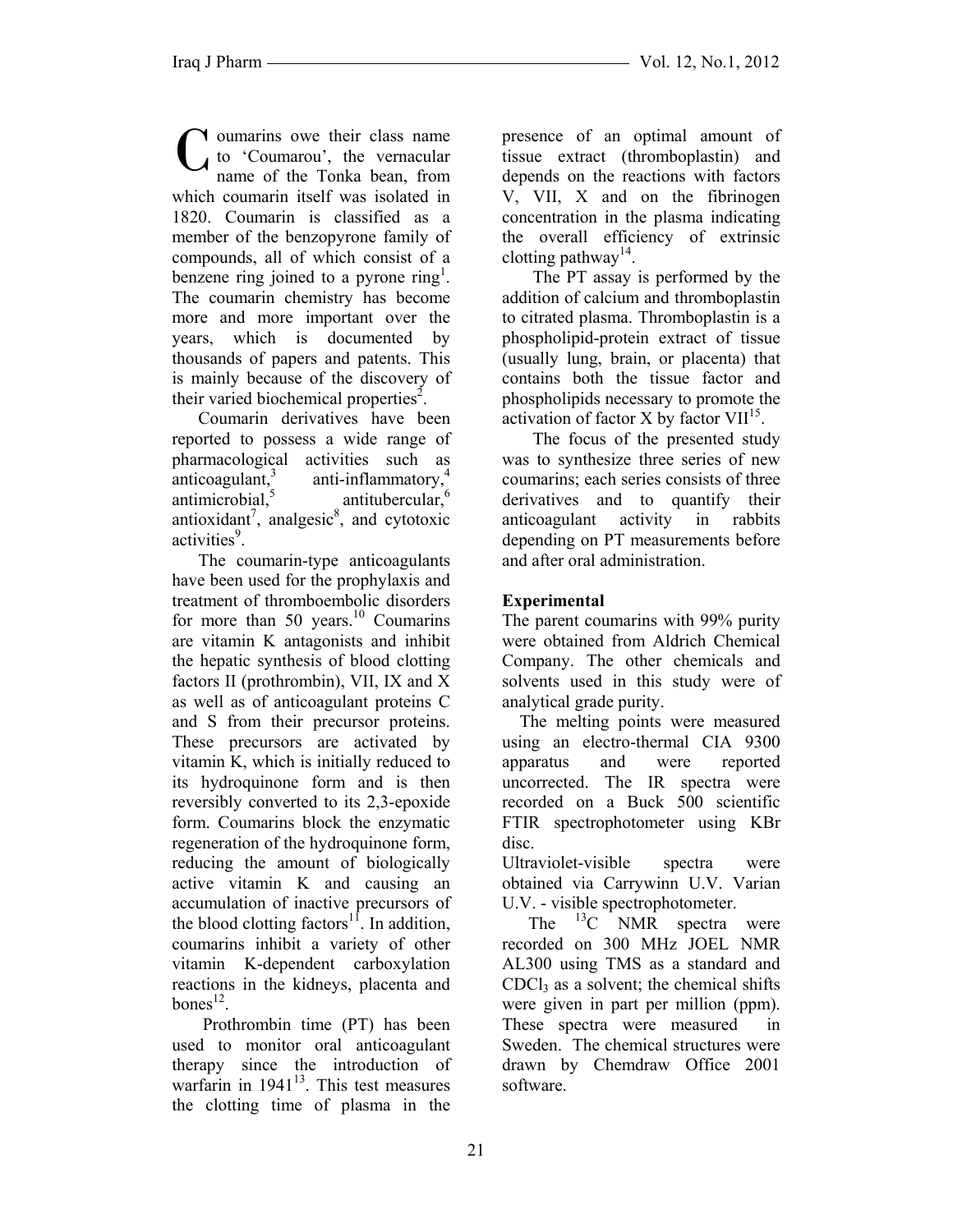The follow up of reaction and the purity of each products were carried out on precoated TLC plates (silica  $60F_{254}$ , Merck); the solvent system was chloroform: acetone (4:1); the spots were visualized in ultraviolet light. The reagent (thromboplastincalcium chloride) for determination of PT was purchased from Biolab SA Company (France).

### **Synthesis of series 1 derivatives**<sup>16</sup>

Intimate mixture of benzoic acid derivative (0.025 mol), 7-hydroxy coumarin (4.05 g , 0.025 mol), benzene (80 ml) and catalytic amount of concentrated sulfuric acid was refluxed for 4 hr. The reaction mixture was then cooled to 15-20°C; the crude product was crystallized out, filtered off and treated with diluted  $NAHCO<sub>3</sub>$  solution.

 The crystals washed thoroughly with cold water, dried and recrystallized from ethanol. The synthetic pathway of these derivatives is summarized in Scheme 1 while their physicochemical properties are listed in Table 1.



Scheme 1. Synthetic pathway of series 1 derivatives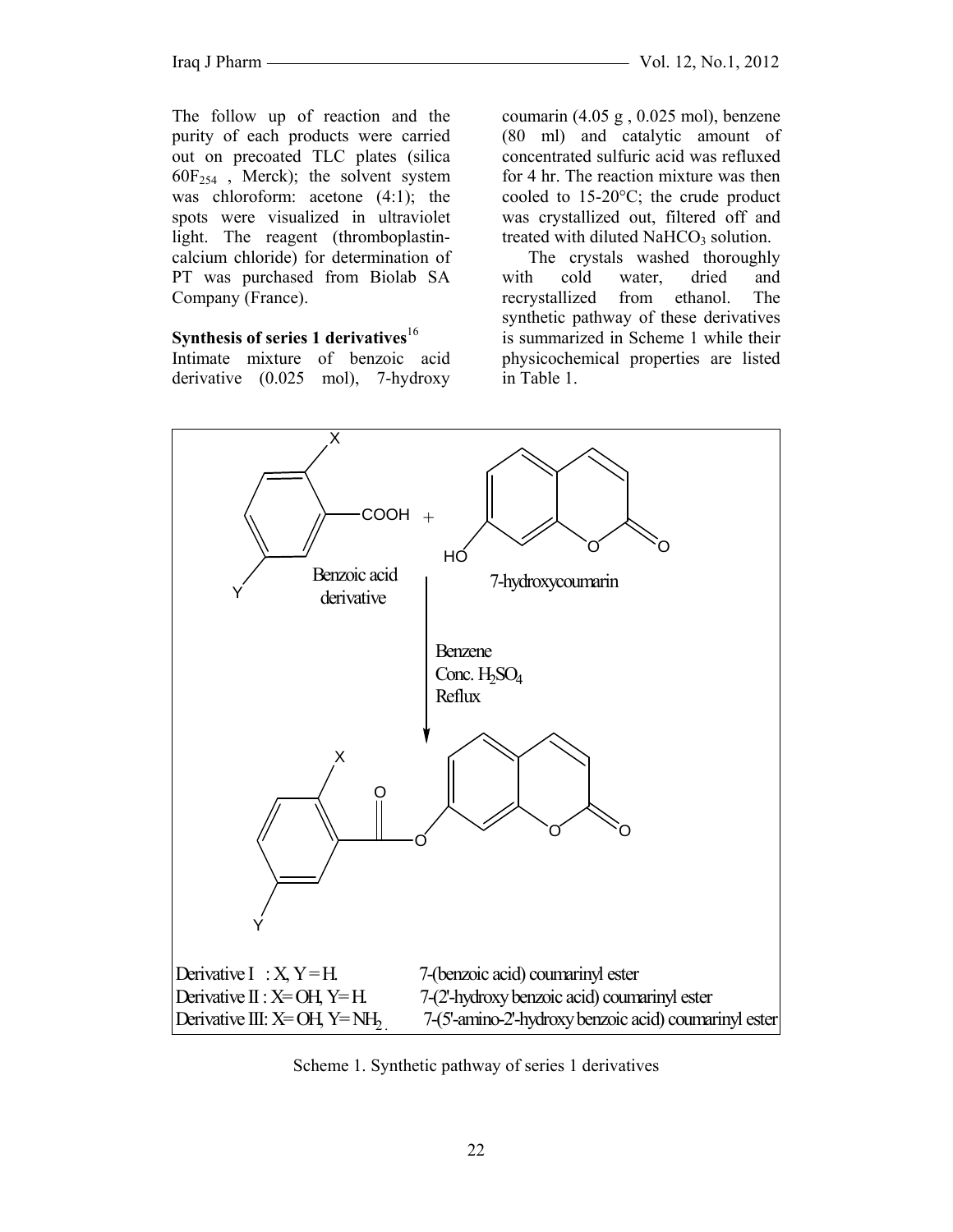### Synthesis of series 2 derivatives<sup>17</sup>

The mixture of benzoic acid derivative  $(0.025 \text{ mol})$ , 6-aminocoumarin  $(4.025 \text{ mol})$ g,  $0.025$  mol), thionyl chloride  $(2.2 \text{ ml},$  $(0.03 \text{ mol})$  and benzene  $(30 \text{ ml})$  were refluxed for 2 hr. Then the mixture was poured into a conical flask contained 500 ml of an ice water.

The precipitate was filtered off, dissolved in 25 ml of 2N sodium hydroxide solution and filtered again. The solution was acidified with 2N hydrochloric acid, filtered by suction, washed with cold water, dried and recrystallized from ethanol. The synthetic pathway of these derivatives is summarized in Scheme 2 while their physicochemical properties are listed in Table 1.

#### Synthesis of series 3 derivatives  $18$

In a water bath, coumarin-6-carboxylic acid (10.15 gm, 0.035 mol) and an

excess of thionyl chloride were refluxed for 1.5 hr. The excess amount of thionyl chloride was removed under vacuum to give coumarin-6-carbonyl chloride.

From a dropping funnel, benzene (25 ml) was added dropwise to a mixture of coumarin-6-carbonyl chloride  $(7.725 \text{ gm}, 0.025 \text{ mol})$  and phenolic derivative (0.025 mol). The reaction mixture was stirred at room temperature for 30 min, refluxed for 2 hr and then neutralized with ice cold diluted HCl.

The precipitate was filtered off, washed with cold water, dried and recrystallized from ethanol. The synthetic pathway of these derivatives is summarized in Scheme 3 while their physicochemical properties are listed in Table 1



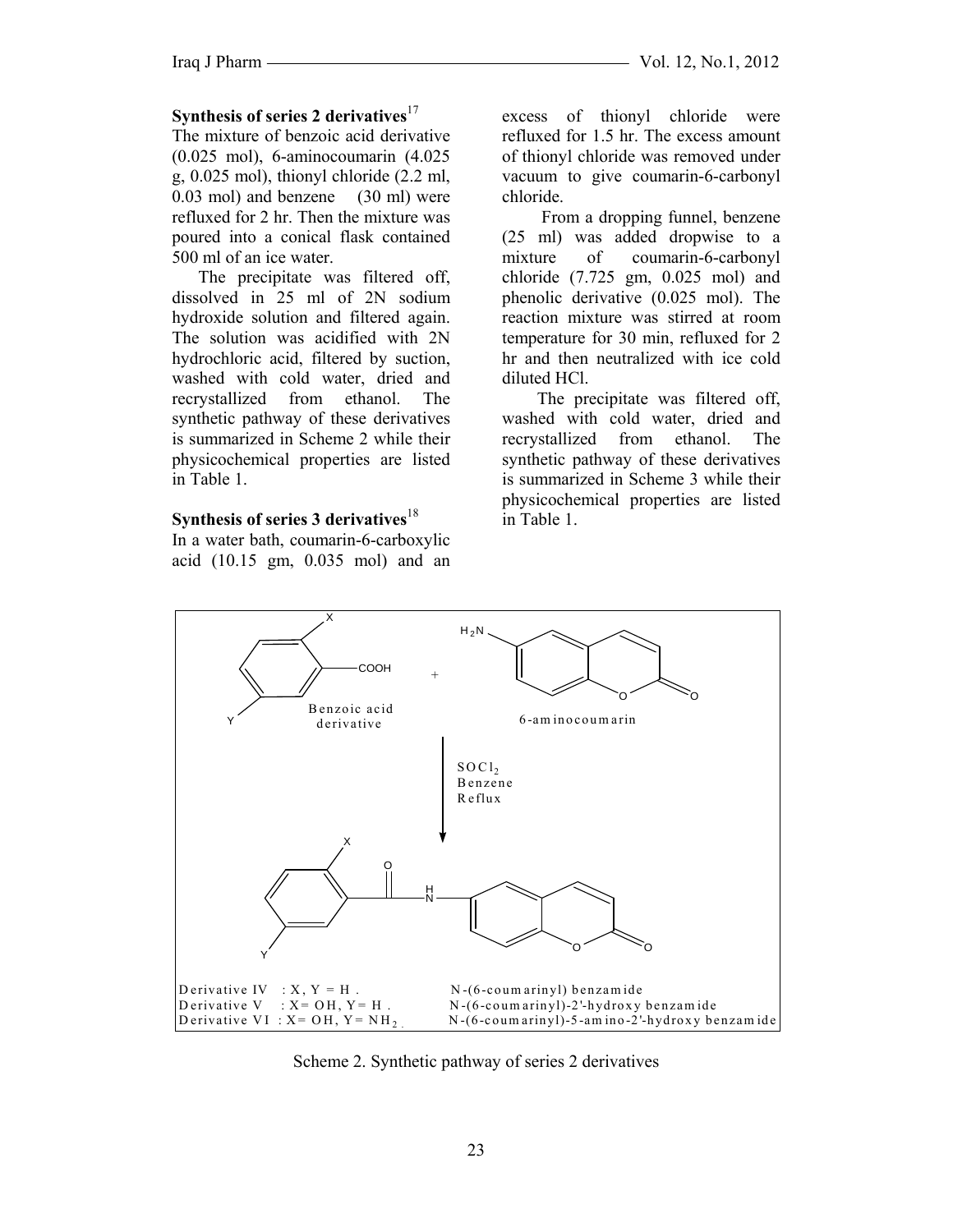

Scheme 3. Synthetic pathway of series 3 derivatives

| Table 1. The physicochemical properties of new coumarin derivatives |  |
|---------------------------------------------------------------------|--|

| Derivative<br>number | m.p. $(^{\circ}C)$ | % yield | $R_f$ | $\lambda_{\text{max}}$ (ethanol)<br>nm |
|----------------------|--------------------|---------|-------|----------------------------------------|
|                      |                    |         |       |                                        |
|                      | 156-158            | 51.03   | 0.60  | 372                                    |
| Н                    | 191-193            | 46.87   | 0.55  | 316                                    |
| III                  | 259-261            | 44.37   | 0.42  | 323                                    |
| IV                   | 341-343            | 73.22   | 0.59  | 346                                    |
| V                    | 311-313            | 77.15   | 0.52  | 381                                    |
| VI                   | 325-327            | 65.56   | 0.48  | 392                                    |
| VII                  | 212-214            | 78.81   | 0.49  | 335                                    |
| VIII                 | 236-238            | 73.98   | 0.58  | 329                                    |
| IX                   | 199-201            | 71.02   | 0.50  | 375                                    |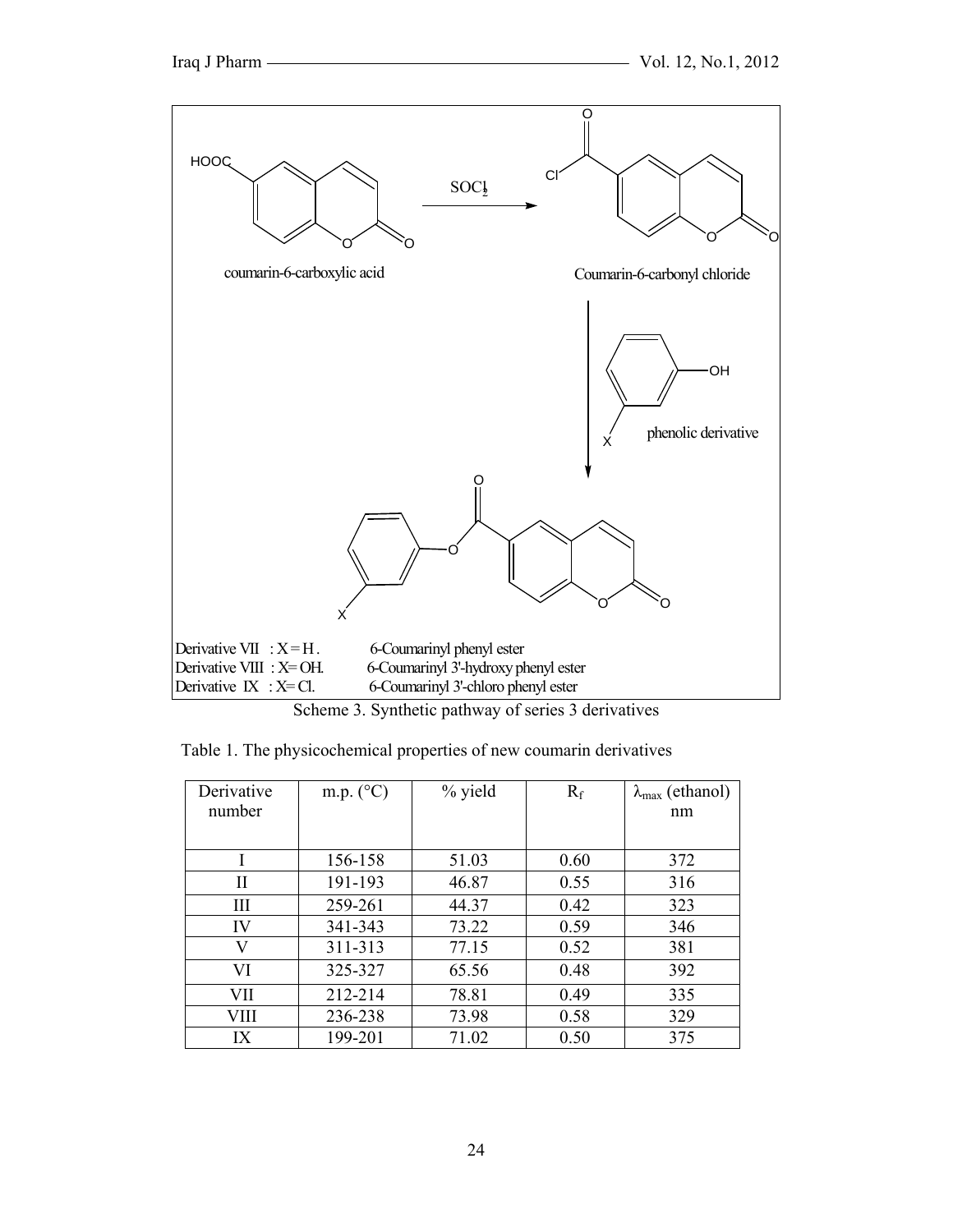## **Anticoagulant activity**

The anticoagulant activity of the new coumarins was tested by determining the PT via the one-stage method of Ouick as followed<sup>19</sup>.

 A (0.9 ml) of rabbit blood was mixed with 0.1 ml of 0.1M sodium citrate solution. The resulted mixture was then centrifuged at 3000 rpm for 15 min. The separated plasma was transferred to a test tube kept in a water bath at  $37 \pm 0.5$ °C.

 In another test tube, (0.2 ml) of thromboplastin-calcium chloride mixture was allowed to warm in the same water bath for 15 min and then (0.1 ml) of warmed plasma was added. Simultaneously, the stop-watch was worked and the test tube was kept in a water bath for 10 seconds with gentle shaking. Then the test tube removed from the water bath, holed in front of bright light and tilted slightly until a solid gel clot would appear. The time from addition of plasma to the thromboplastin-calcium chloride mixture until the clot would appear represents the PT. This assay was carried out for each of plasma sample in duplicate<sup>20, 21</sup>.

## **Results and discussion**

Coumarin and coumarin-related compounds have proved for many years to have a significant therapeutic potential $^{22}$ . They come from a wide variety of natural sources and new coumarin derivatives are being discovered or synthesized on a regular basis. $^{23}$  During the continuous effort to detect the structural characteristics of coumarin nucleus that are responsible for anticoagulant activity, we thought it worthwhile to synthesize new coumarin derivatives and to screen their anticoagulant activity by using Quick's one-stage method.

## **Synthesis of series 1 derivatives**

The derivatives of series 1 were synthesized by the formation of an ester linkage between 7 hydroxycoumarin (Umbelliferone) and benzoic acid derivatives in a strong acidic medium. Strong liquid mineral acids as  $H_2SO_4$  are effective esterifying agents and their role in an esterification are the subjects of extensive studies. For instance, it has been well documented that when using this type of catalyst, the slow step of the reaction is the nucleophilic attack of the phenol on the protonated carbonyl group of the carboxylic acid<sup>24</sup>.

 This mechanistic route first involves protonation of the carboxylic acid, which activates it for reaction with non protonated phenol to yield a tetrahedral intermediate that, by decomposition, produces the products of reaction; ester and water.<sup>25</sup>

 The general structure of series 1 derivatives is shown in Figure 1, the <sup>13</sup>C NMR spectra of these derivatives are summarized in Table 2 while their IR spectra are listed in Table 3.



Figure 1. The general structure of series 1 derivatives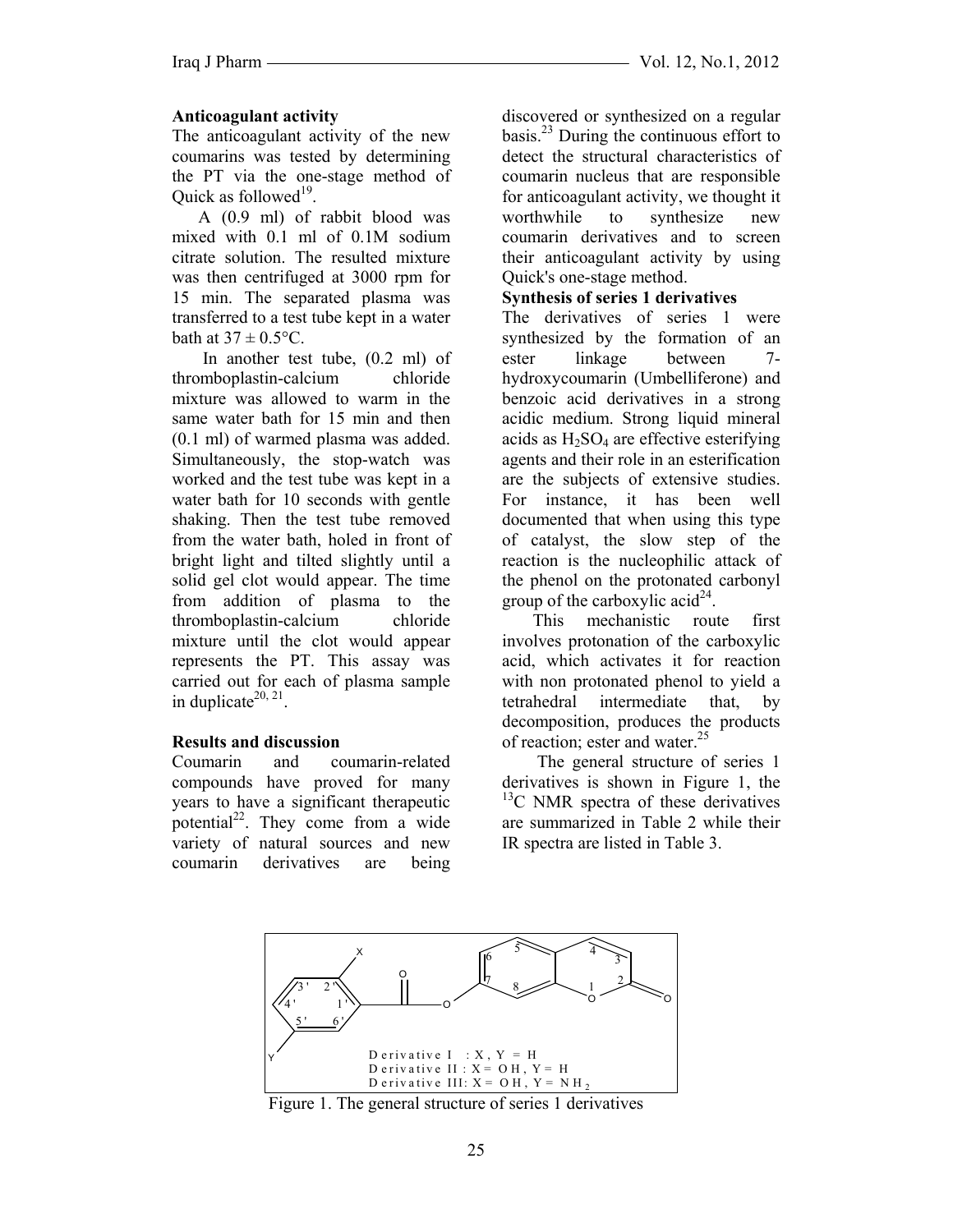| Derivative<br>number | The carbon chemical shift (CDCl <sub>3</sub> , $\delta$ , ppm) |        |                   |                                   |              |        |           |
|----------------------|----------------------------------------------------------------|--------|-------------------|-----------------------------------|--------------|--------|-----------|
|                      | Position                                                       |        | Position Position | <b>Position</b> Position Position |              |        | Aliphatic |
|                      |                                                                |        |                   |                                   | $2^{\prime}$ |        | carbonyl  |
|                      | 167.76                                                         | 129.12 | 141.11            | 148.98                            | 128.65       | 126.12 | 159.55    |
| Н                    | 169.12                                                         | 126.67 | 144.57            | 150.34                            | 156.87       | 121.80 | 163.81    |
| Ш                    | 170.22                                                         | 125.88 | 143.76            | 150.77                            | 149.12       | 139.77 | 164.09    |

Table 2. The data obtained from <sup>13</sup>C NMR spectra of series 1 derivatives

Table 3. The data obtained from IR spectra of series 1 derivatives

| Derivative<br>number | The stretching absorption band (KBr, $v$ , cm <sup>-1</sup> ) |            |                |            |                |         |  |
|----------------------|---------------------------------------------------------------|------------|----------------|------------|----------------|---------|--|
|                      | $C=O$ of                                                      | $C=O$ of   | $C-H$          | $C=C$ of   | $O-H$          | N-H of  |  |
|                      |                                                               | $\alpha$ - | aromatic       | $\alpha$ - | intermolecular | primary |  |
|                      | Aliphatic                                                     | pyrone     |                | pyrone     | hydrogen       | amine   |  |
|                      | ester                                                         |            |                |            | bonded         |         |  |
|                      | 1731.12                                                       | 1723.65    | 3045.08        | 1662.23    |                |         |  |
|                      | $\left( s\right)$                                             | (s)        | (w)            | (s)        |                |         |  |
| П                    | 1729.76                                                       | 1719.87    | 3052.43        | 1665.01    | 3371.29        |         |  |
|                      | (s)                                                           | (s)        | (w)            | (s)        | (br)           |         |  |
| III                  | 1732.83                                                       | 1724.66    | 3051.17        | 1670.12    | 3378.66        | 3423.84 |  |
|                      | $\left( s\right)$                                             | (s)        | $(\mathrm{w})$ | (s)        | (br)           | (m)     |  |

 $s=$  strong,  $w=$  weak,  $br=$  broad,  $m=$  medium.

#### **Synthesis of series 2 derivatives**

The derivatives of series 2 were synthesized by treating the benzoic acid derivatives with thionyl chloride to yield corresponding acid chloride derivatives which were directly reacted with 6-aminocoumarin to give amide derivatives.

 Thionyl chloride is the most popular reagent for preparation of acid chlorides with many advantages as it is a volatile substance and the excess amount of it can be distilled off at the end of reaction.<sup>26</sup> Only gaseous byproducts are given out and no tedious workup is required for purification of acid chlorides $27$ . It reacts also with sterically hindered carboxylic acids and works well in the variety of conditions $28$ .

 The general structure of series 2 derivatives is shown in Figure 2, the <sup>13</sup>C NMR spectra of these derivatives are summarized in Table 4 while their IR spectra are listed in Table 5.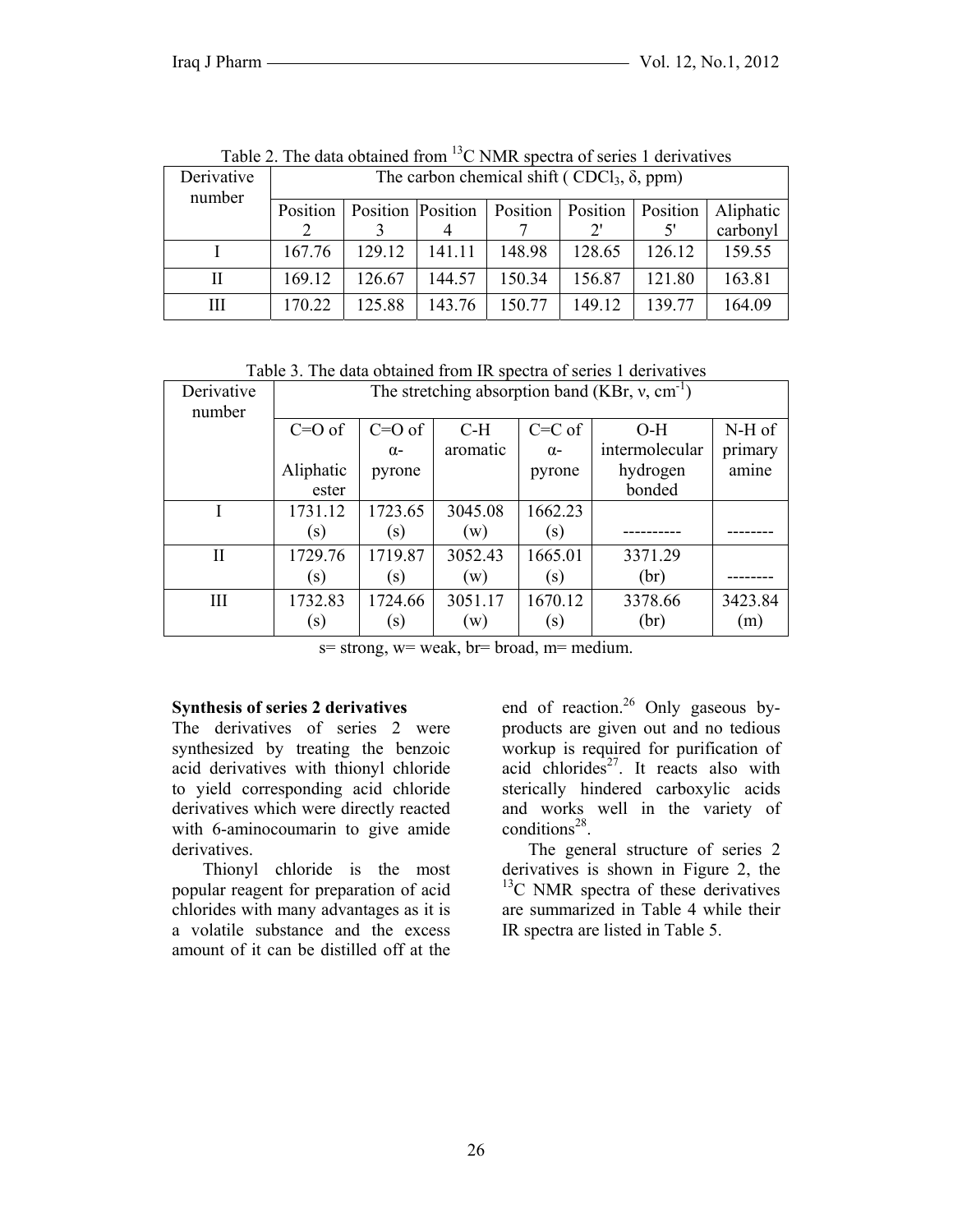

Figure 2. The general structure of series 2 derivatives

|  |  | Table 4. The data obtained from <sup>13</sup> C NMR spectra of series 2 derivatives |  |  |  |
|--|--|-------------------------------------------------------------------------------------|--|--|--|
|  |  |                                                                                     |  |  |  |

| Derivative<br>number | The carbon chemical shift (CDCl <sub>3</sub> , $\delta$ , ppm) |                   |        |                     |        |          |           |
|----------------------|----------------------------------------------------------------|-------------------|--------|---------------------|--------|----------|-----------|
|                      | Position                                                       | Position Position |        | Position   Position |        | Position | Aliphatic |
|                      |                                                                |                   |        |                     |        |          | carbonyl  |
| IV                   | 166.06                                                         | 125.09            | 142.67 | 134.52              | 128.65 | 126.12   | 161.25    |
|                      | 170.33                                                         | 126.01            | 144.12 | 133.01              | 156.87 | 121.80   | 158.38    |
| VI                   | 169.35                                                         | 128.44            | 144.34 | 135.98              | 149.12 | 139.77   | 158.11    |

Table 5. The data obtained from IR spectra of series 2 derivatives

| Derivative<br>number |            | The stretching absorption band (KBr, $v$ , cm <sup>-1</sup> ) |          |          |            |           |         |
|----------------------|------------|---------------------------------------------------------------|----------|----------|------------|-----------|---------|
|                      | $C=O$ of   | N-H of                                                        | $C=O$ of | $C-H$    | $C=C$ of   | $O-H$     | N-H of  |
|                      | $\alpha$ - | amide                                                         | amide    | aromatic | $\alpha$ - | inter-    | primary |
|                      | pyrone     | (H-                                                           |          |          | pyrone     | molecular | amine   |
|                      |            | bonded)                                                       |          |          |            | $H-$      |         |
|                      |            |                                                               |          |          |            | bonded    |         |
| IV                   | 1734.1     | 3215.2                                                        | 1648.5   | 3051.0   | 1660.3     |           |         |
|                      | (s)        | (m)                                                           | (m)      | (w)      | (s)        |           |         |
| V                    | 1731.1     | 3213.7                                                        | 1649.8   | 3058.4   | 1662.0     | 3381.2    |         |
|                      | (s)        | (m)                                                           | (m)      | (w)      | (s)        | (br)      |         |
| VI                   | 1730.9     | 3222.1                                                        | 1651.0   | 3056.7   | 1667.6     | 3371.3    | 3441.3  |
|                      | (s)        | (m)                                                           | (m)      | (w)      | (s)        | (br)      | (m)     |

 $s=$  strong,  $w=$  weak,  $br=$  broad,  $m=$  medium.

#### **Synthesis of series 3 derivatives**

The derivatives of series 3 were synthesized by treating coumarin-6 carboxylic acid with thionyl chloride to yield a corresponding acid chloride derivative which was directly reacted with phenolic derivatives to give the final ester products.

 The preparation of esters from their corresponding carboxylic acids is an important and well-known

 The general structure of series 3 derivatives is shown in Figure 3, the  $13^{\circ}$ C NMR spectra of these derivatives are summarized in Table 6 while their

IR spectra are listed in Table 7.

halide $^{29, 30}$ .

transformation reaction in organic synthesis. This preparation requires an activation of the carboxyl group; which can be achieved by converting it to more reactive functional group as acyl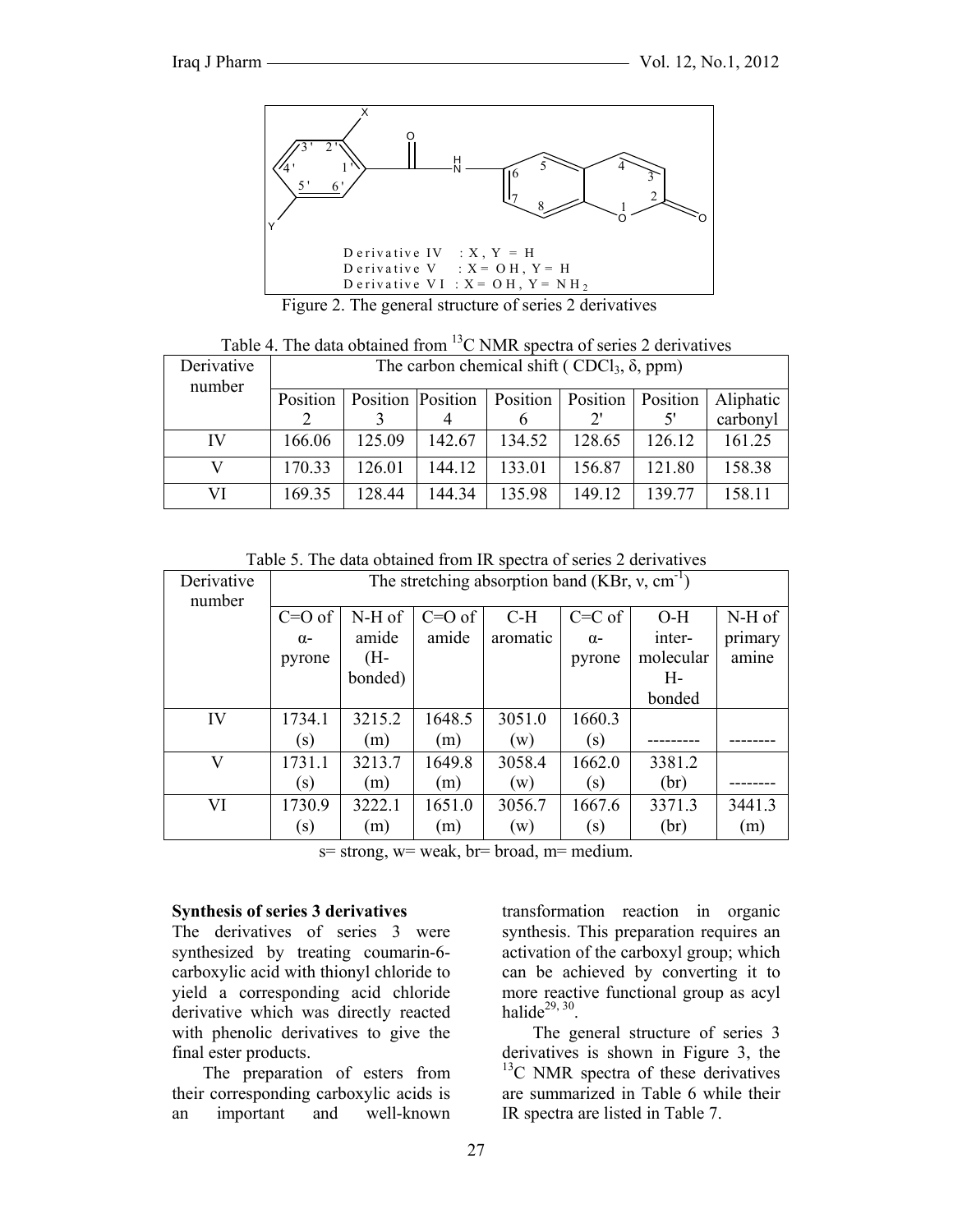

Figure 3. The general structure of series 3 derivatives

Table 6. The data obtained from  ${}^{13}$ C NMR spectra of series 3 derivatives.

| Derivative<br>number | The carbon chemical shift (CDCl <sub>3</sub> , $\delta$ , ppm) |        |        |                                                           |        |        |           |
|----------------------|----------------------------------------------------------------|--------|--------|-----------------------------------------------------------|--------|--------|-----------|
|                      | Position                                                       |        |        | <b>Position Position   Position   Position   Position</b> |        |        | Aliphatic |
|                      |                                                                |        |        |                                                           |        | 3'     | carbonyl  |
| VII                  | 168.16                                                         | 127.19 | 138.67 | 128.34                                                    | 155.42 | 138.18 | 167.15    |
| VIII                 | 169.26                                                         | 128.88 | 140.45 | 126.05                                                    | 156.22 | 160.74 | 165.91    |
| XI                   | 169.22                                                         | 125.01 | 137.06 | 126.67                                                    | 156.10 | 128.16 | 162.02    |

Table 7. The data obtained from IR spectra of series 3 derivatives.

| Derivative<br>number | The stretching absorption band (KBr, $v$ , cm <sup>-1</sup> ) |                   |                |                   |          |        |
|----------------------|---------------------------------------------------------------|-------------------|----------------|-------------------|----------|--------|
|                      | $C=O$ of                                                      | $C=O$ of          | $C-H$          | $C=C$ of          | Free O-H | C-Cl   |
|                      | aliphatic<br>ester                                            | $\alpha$ - pyrone | aromatic       | $\alpha$ - pyrone |          |        |
| <b>VII</b>           | 1733.33                                                       | 1720.87           | 3067.62        | 1672.01           |          |        |
|                      | (s)                                                           | (s)               | (w)            | (s)               |          |        |
| <b>VIII</b>          | 1734.45                                                       | 1722.08           | 3069.61        | 1666.14           | 3592.22  |        |
|                      | (s)                                                           | (s)               | (w)            | (s)               | (s)      |        |
| XI                   | 1735.01                                                       | 1724.00           | 3066.28        | 1672.62           |          | 1091.2 |
|                      | (s)                                                           | (s)               | $(\mathrm{w})$ | (s)               |          | (s)    |

 $s=$  strong,  $w=$  weak.

#### **Anticoagulant activity**

After specifying the normal PT, the 45 rabbits were divided into groups of five members. The rabbits of a specific group were given single doses (40 mg/day) by mouth through a small rubber catheter passing a mouth-gag of selected coumarin derivative that dissolved in 2 ml of corn oil for three consequence days. The treated rabbits were observed for the first three hours after treatment for the occurrence of poisoning signs.

 After 72 hours from the first oral dose, the PT was determined again. It seems appropriate to wait this period of time because of the clearance time of some clotting factors, such as for factor X of about 40 hours and for factor II (prothrombin) of about 60 hours<sup>31</sup>. The PT data before and after oral administration of new coumarins are listed in Table 8.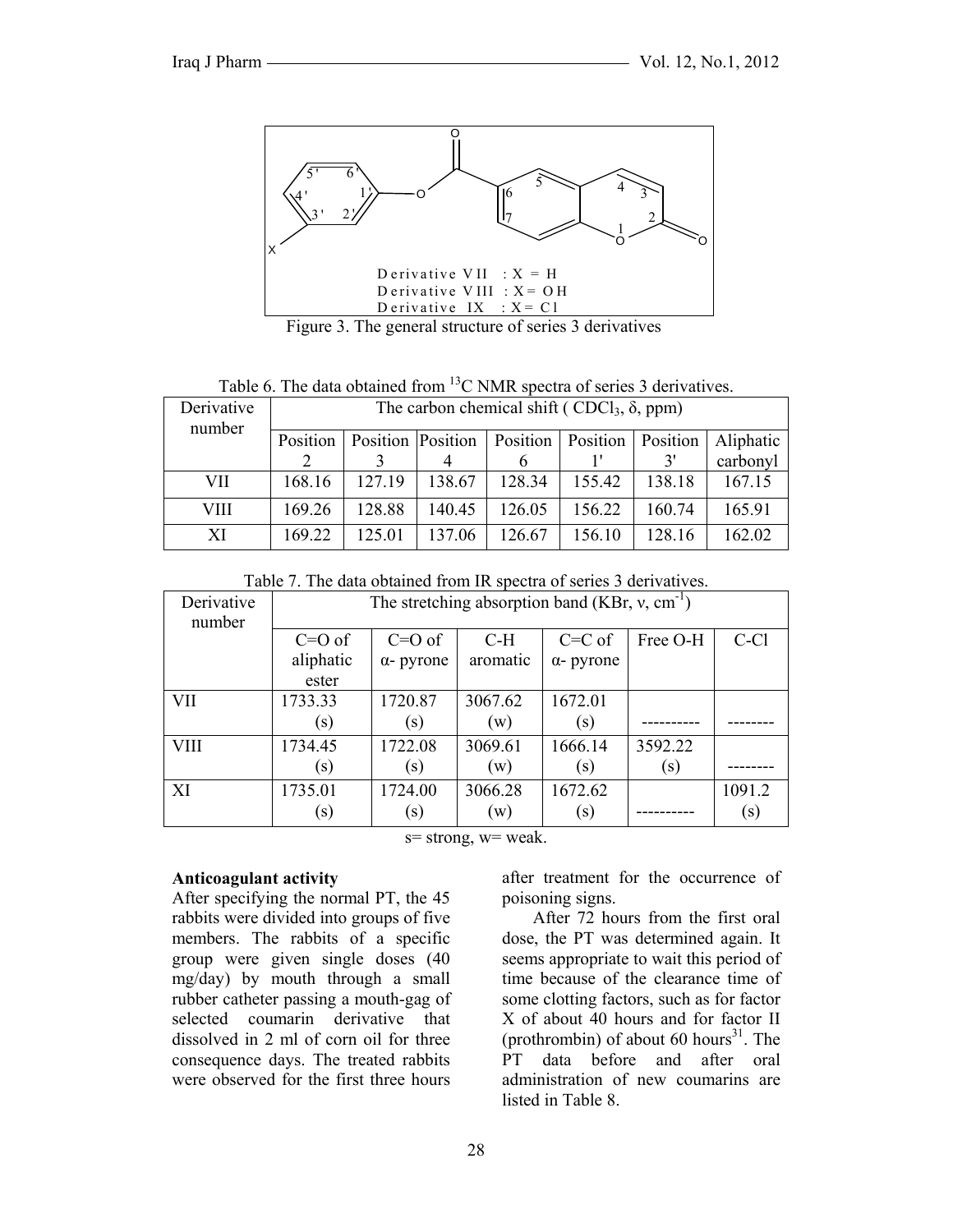|            | Tuble 0. The data columned from productification inclusion emergines |                               |  |  |  |  |  |  |
|------------|----------------------------------------------------------------------|-------------------------------|--|--|--|--|--|--|
| Derivative | The mean of PT in seconds for                                        | The mean of PT in seconds for |  |  |  |  |  |  |
| number     | five rabbits before treatment                                        | five rabbits after treatment  |  |  |  |  |  |  |
|            |                                                                      |                               |  |  |  |  |  |  |
|            | 15.76                                                                | 15.22                         |  |  |  |  |  |  |
| Н          | 14.56                                                                | 19.83                         |  |  |  |  |  |  |
| Ш          | 14.89                                                                | 14.73                         |  |  |  |  |  |  |
| VI         | 14.11                                                                | 14.36                         |  |  |  |  |  |  |
|            | 13.98                                                                | 14.13                         |  |  |  |  |  |  |
| VI         | 14.57                                                                | 14.36                         |  |  |  |  |  |  |
| VII        | 13.86                                                                | 14.23                         |  |  |  |  |  |  |
| VIII       | 14.49                                                                | 20.01                         |  |  |  |  |  |  |
|            | 14.45                                                                | 14.31                         |  |  |  |  |  |  |

Table 8. The data obtained from prothrombine time measurements

The determination of PT has gained a wide laboratory and clinical acceptance over the last 15 years as a standard of measurement on which clinical with the coumarin treatment derivatives is based<sup>32</sup>. PT measures the effect of a reduction in vitamin Kdependent coagulation factors II, V, VII and X and indicates the integrity of the extrinsic coagulation pathway<sup>33</sup>.

The normal PT value ranges from 14-16 seconds  $34$  and the change of more than two seconds in its controlled

value after oral administration may be considered as a significant change<sup>35</sup>, according to that, derivatives II and VIII were found to exhibit a promising anticoagulant activity. Rabbit was used in the presented work as a model to screen the anticoagulant activity of new coumaring because of the similarity in coumarin metabolism in human and rabbit<sup>36</sup>. both The variability in the PT before and after oral administration of derivatives II and VIII is explained in Figure 4.



Figure 4. The prothrombin time values of derivatives II and VIII before and after treatment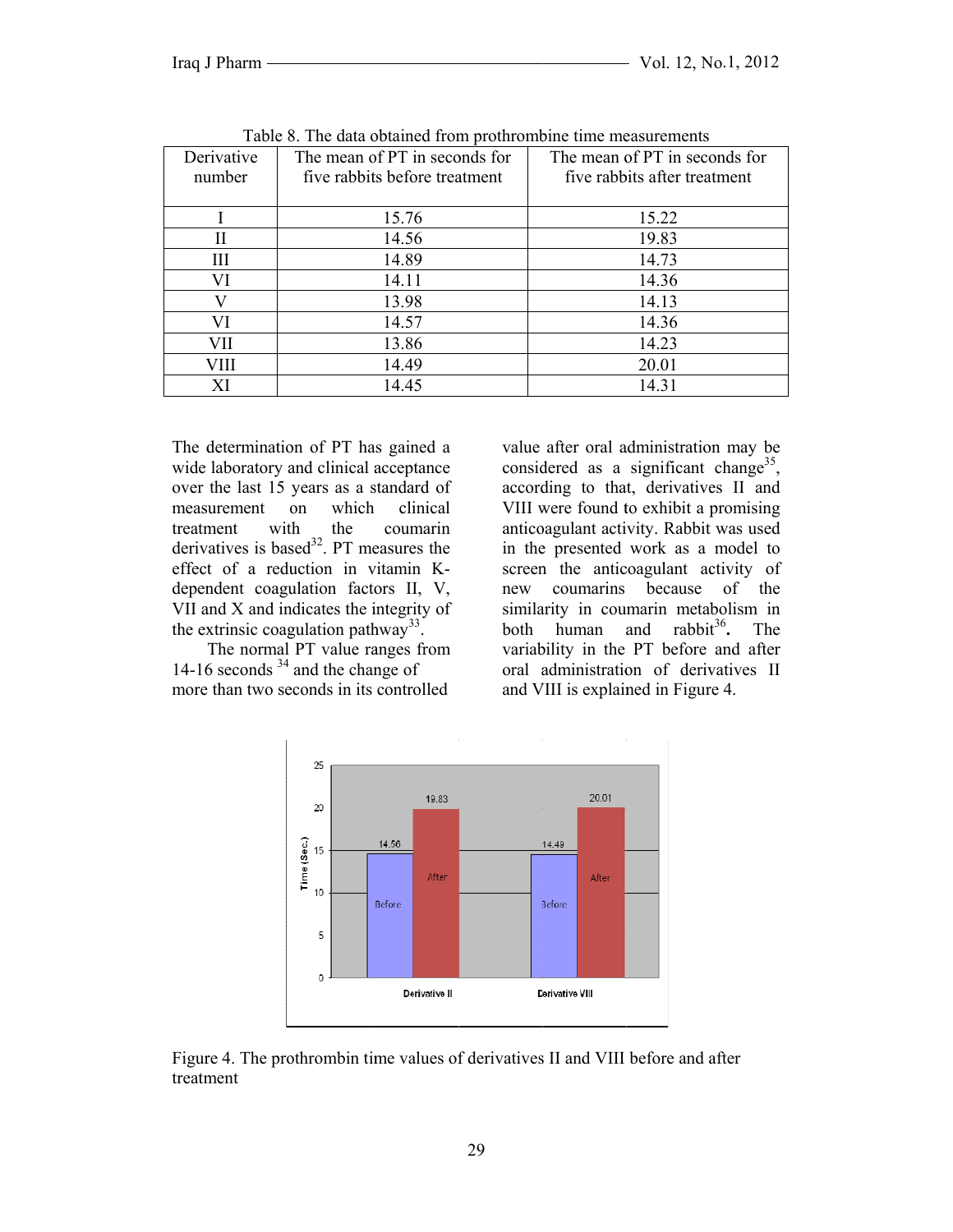## **Conclusion**

In the present work, three series of new coumarin derivatives were synthesized in moderate to high yield and their chemical structures were established by physical and spectroscopic techniques as FTIR, UV and  $^{13}$ C-NMR spectra. The anticoagulant activity of these derivatives was investigated by determining the PT in groups of rabbits according to Quick's one-stage method.

 The results revealed that only derivatives II and VIII showed a promising anticoagulant activity through increasing the clotting time. Depending on the chemical structure of new coumarins, the presented work proposed that the coumarin derivative contained an ester linkage at position 6 or 7 separated from a hydroxyl group by short carbon side chain may show anticoagulant activity. It is believed that this work may represent a one stone in the building of structureactivity relationship of coumarins.

### **References**

- 1. Aoife L, Richard K. Studies on coumarins and coumarin-related compounds to determine their therapeutic role in the treatment of cancer. Current Pharm Des 2004;10:3797-811.
- 2. Sanket PC, Nandini RP. Synthesis of biologically active 4-coumarin-6-yl(amino)-5-coumarin-3-yl-3 phenyl-1,2,4oxadia- zolines. Indian J Chem 2009;48B:286-90.
- 3. Rakesh C, Pitre KS. Structural modification of coumarin for its increased anticoagulation potency. Canadian J Chem Engin & Technol 2010;1(2):7-15.
- 4. Ghate M, Manohar D, Kulkarni MV, et al. Synthesis of vanillin ethers from 4-(bromomethyl) coumarin as anti-inflammatory agents. Eur J Med Chem 2003;38:297-302.
- 5. Khan IA, Kulkarni MV, Gopal M, et al. Synthesis and biological evaluation of novel angularly fused polycyclic coumarin. Bioorg Med Chem Lett 2005;15:3584-7.
- 6. Silvia HC, Milena BB, Maria CS, et al. Antitubercular activity of new coumarins. Chem Biol & Drug Des 2011;77:489-93.
- 7. Parames WM, Thengungal KR, Gopal KS. Synthesis of coumarin heterocyclic derivatives with antioxidant activity and in vitro cytotoxic activity against tumor cells. Acta Pharm 2009;59:159-70.
- 8. Manjunath G, Kusanur RA, Kulkarni MV. Synthesis and in vivo analgesic and antiinflammatory activity of some biheterocyclic coumarin derivatives. Eur J Med Chem 2005;40:882-7.
- 9. Masmi K, Hiroshi S, Noboru M, et al. Coumarin derivatives with tumor-specific cytotoxicity and multi-drug resistance reversal activity. In Vivo 2005;19:705-712.
- 10.Van Schie MR, Wadelius M, Kamali F, et al. Genotype-guided dosing of coumarin derivatives: the European pharmacogenetics of anticoagulant therapy trial design. Pharmacogenomics 2009;10(10):1287-1295.
- 11.Oldenburg J, Marinova M, Muller-Reible C, et al. The vitamin K cycle. Vitam Horm 2008;78:53-62.
- 12.Berkner KL. Vitamin K-dependent carboxylation. Vitam Horm 2008;78:131-5.
- 13.Olson JD, Brandt JT, Chandler WL, et al. Laboratory reporting of the international normalized ratio. Arch Pathol Lab Med 2007;131:1641-7.
- 14.Manfred K, Caroline S. Determination of Coumarin-type anticoagulants in human plasma by HPLC electrospray ionization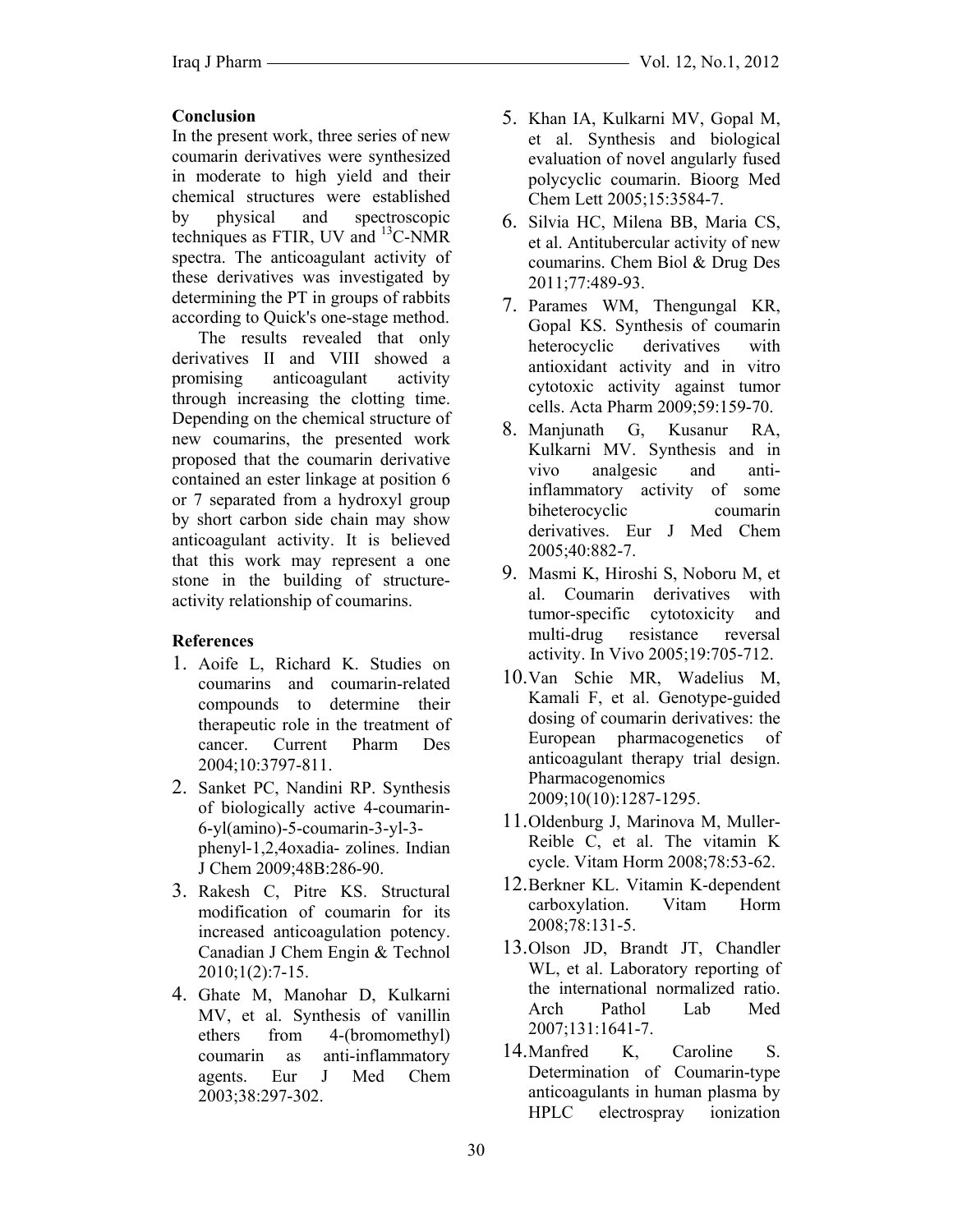tandem mass spectrometry with an ion trap detector. Clin Chem 2002;48(1):84-91.

- 15.Poller L. Progress in standardization in anticoagulant control. Hematol Rev 1987;1:225- 41.
- 16.Mashelkar UC, Audi AA. Synthesis of some novel 4 substituted coumarins having potential biological activity (part III). Indian J Chem 2006;45B:1463-9.
- 17.Wolfang S, El-soyed B, Gerhard H, et al. Malonates in cyclocondensation reactions. Molecules 2001;6:338-352.
- 18.Yoshimi H, Hiroshi H, Takashi Y, et al. Synthesis and structureactivity relationships of 4-Amino-5-chloro-N-(1,4-dialkylhexahydro-1,4-diazepin-6-yl)-2 methoxybenzamide derivatives, novel and potent serotonin 5-HT3 and dopamine  $D_2$  receptors dual antagonist. Chem Pharm Bull 2002;50:941-59.
- 19.Mizoguchi Y, Matsuoka T, Mizuguchi H, et al. Changes in blood parameters in New Zealand white rabbits during pregnancy. Lab Anim 2010;44(1):33-9.
- 20.Siroka ZB, Krocilova B, Pikula J, et al. Blood coagulation parameters in fallow deer. Veter Med 2011;56(3):119-22.
- 21.Olorunshola KV, Achie LN, Malik HL, et al. Prothrombin time, clothing time, platelet concentration and haematocrit during labor and postpartum of women in Zaria. Asian J Med Sci 2011;3(4):170-5.
- 22.Budzisz E, Brzezinska E, Krajewska U, et al. Cytotoxic effects, alkylating properties and molecular modeling of coumarin derivatives and their phosphonic

analogues. Eur J Med Chem 2003;38:597-603.

- 23.Mousa S. Anticoagulants in thrombosis and cancer. Expert Rev Anticancer Ther 2002;2:227-33.
- 24.Yijun L, Edgar L, James G, et al. A comparison of the esterification of acetic acid with methanol using heterogeneous versus homogeneous acid catalysis. J Catal 2006;242:278-86.
- 25.Bhimashankar RP, Hanumant G, Vijay VB. Ethyl acetate synthesis by esterification of acetic acid with ethanol over a heteropolyacid on montmorillonite  $K_{10}$ . Indian J Streams Res 2011;1:227-31.
- 26.Velingkar VS, Dandekar VS, Murugananthan K. Synthesis and pharmacological evaluation of some novel potent type II antidiabetic agents. Inter J Pharm Pharmaceut Sci 2009:1:149-58.
- 27.Nagaraja N, Vijay HK, Anitha S. Synthesis and evaluation of *p*coumaric acid amides as antioxidants. . Inter J Pharm Pharmaceut Sci 2011:3(3):57-62.
- 28.Ambersing P, Rajput PG, Rambhau PG. N-acylation in non-aqueous and aqueous medium (method of amide synthesis in non-peptide compounds). Der Pharma Chemica 2011;3(3):409-21.
- 29.Shadpour M, Majid K. Preparation and characterization of novel optically active poly (amide-esterimide) based on bis(*p*-amino bezoic acid)-*N*-trimellitylimido-*S*-valine via direct Poly-esterification. Iranian J Polymer 2006;15 (4):307- 15.
- 30.Tale RH, Rodge AH, Keche AB, et al. Synthesis and antibacterial, antifungal activity of novel 1,2,4 oxadiazole. J Chem Pharm Res 2011;3(2):496-505.
- 31.Ariella Z, Vijaya M, Samuel R. Mechanism of the anticoagulant